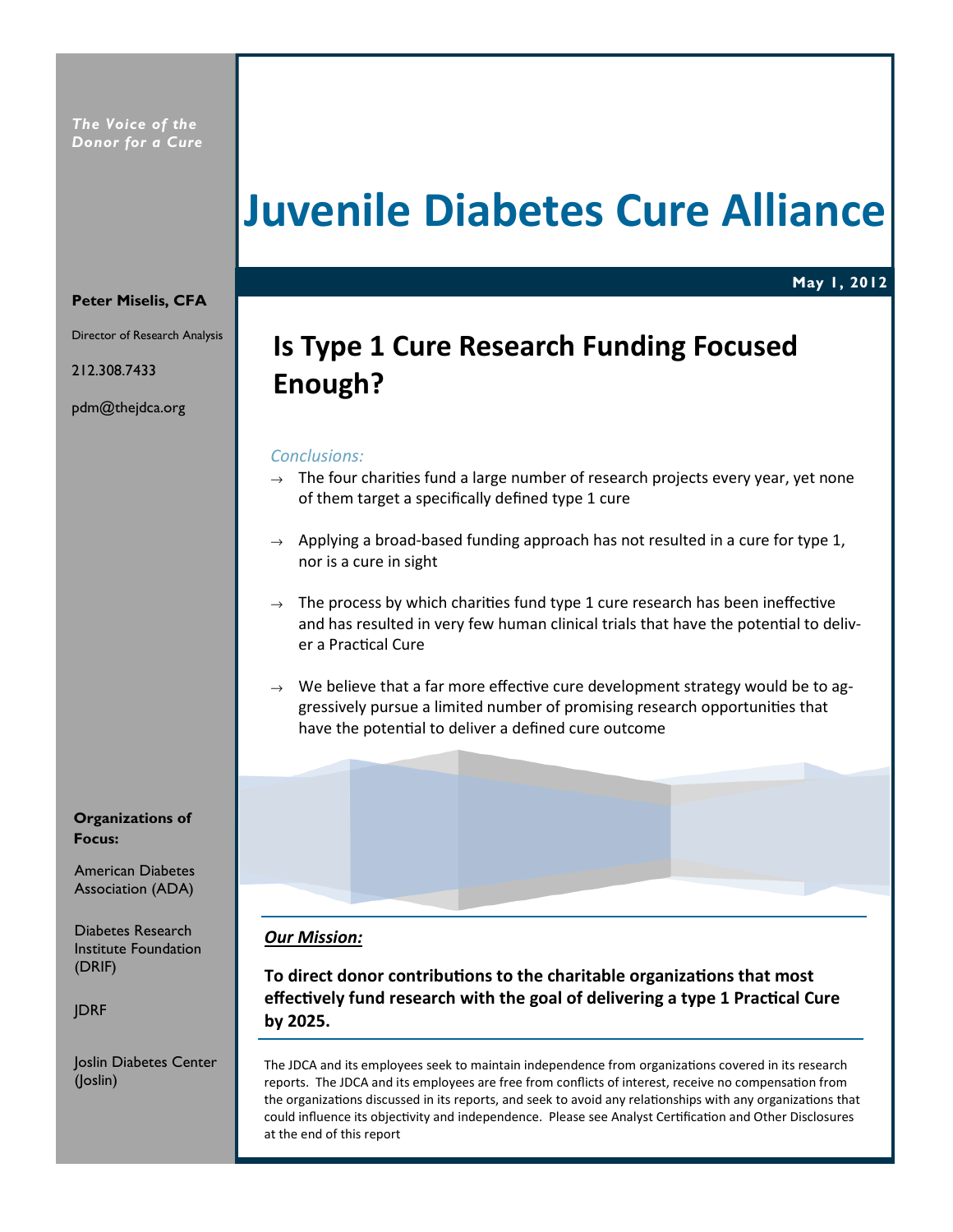#### Is Type 1 Cure Research Funding Focused Enough?

In recent reports we estimated that generous donor contributions to the four major type 1 diabetes (type 1) charities totaled \$370 million in 2011, but that only 21%, or two of every ten dollars raised, was allocated to type 1 cure research grants.<sup>1</sup> The remaining dollars (79% of the total) were allocated to non-cure research grants, including type 2 research; non-research activities such as education/information/awareness/advocacy; and overhead. This report examines the organizations' approach to funding type 1 cure research and proposes an alternative strategy that could accelerate the development of a type 1 cure.

The charities' approach to developing a type 1 cure is to pursue a large number of projects across a range of research categories, an approach that can be characterized as broad and shallow. The application of a broad strategy indicates that the organizations direct funding without clearly defined goals. Funding a wide range of projects, including those with no potential to deliver a type 1 cure, diverts resources from those projects deemed to have the highest cure potential, thus diminishing the chances of achieving a type 1 cure.

The pursuit of so many projects spreads resources thin by parceling funds into numerous small grants that cannot sufficiently support the intense research necessary to deliver a cure. Funding requirements for many pre-clinical trials can easily be in the hundreds of thousands of dollars. Conducting Phase I or Phase II human clinical trials requires millions of dollars. In contrast, many of the charitable foundations' grants provide funding of \$50,000 or less. For example, the ADA awarded 59 research grants (21% of its total) of less than \$50,000 each in 2010.<sup>2</sup>

The following table lists the charity, the number of research grants it funded in 2011, and its dollar allocations to research grants. Research grants include three areas: cure, glucose control, and complications. Donors should also bear in mind that JDRF and the DRIF are dedicated solely to type 1 whereas the ADA and Joslin have a dual-focus on both type 1 and type 2.

|             | Number of Research Grants | <b>Research Grants (millions)</b> |
|-------------|---------------------------|-----------------------------------|
| <b>JDRF</b> | 459                       | \$116                             |
| <b>ADA</b>  | 276                       | \$33                              |
| DRIF        | 35                        | S7                                |
| Total       | 770                       | \$156                             |

Sources:

JDRF research grant number from the Diabetes Journal article on the "Juvenile Diabetes Research Foundation."<sup>3</sup> The dollar amount is from 2011 financial statements.

ADA number of research grants is a JDCA estimate and is estimated to be flat with 2010. Research Grant dollar amount is from 2011 financial statements.

DRIF number of projects is a JDCA estimate and Research Grant dollar amount is from 2011 financial statements. Joslin is excluded from the table because the number of research projects is not available. However, Joslin spent \$31 million on Research Grants in 2011, bringing the total Research Grant allocation for the four organizations to \$187 million. $4$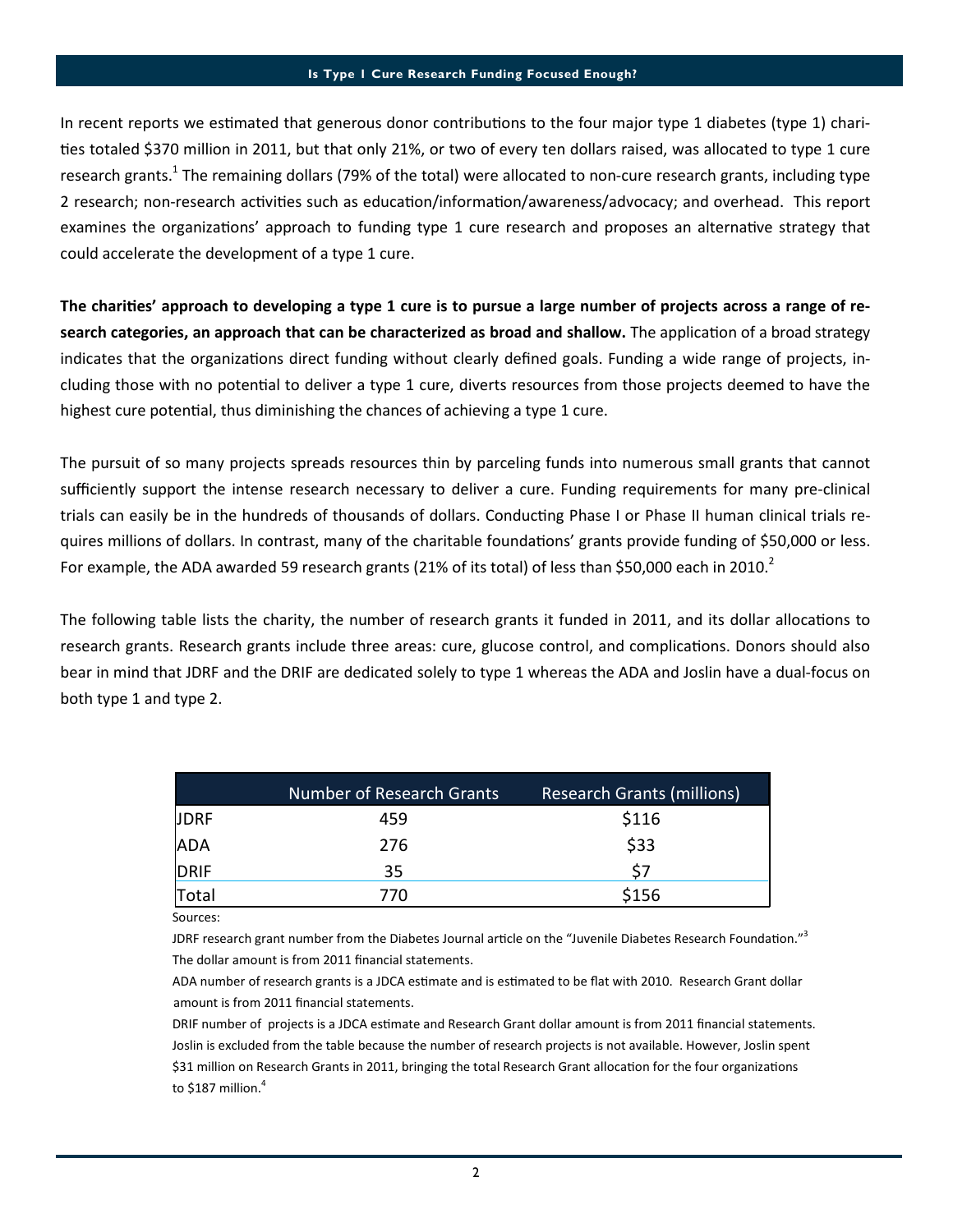Funding large numbers of new research grants annually is a practice that has been in place for the past several years, and for possibly far longer. We estimate that over 2,000 separate research grants were funded by the three organizations over the five years 2007-11.<sup>5</sup> The total number of research projects funded prior to the peak of the 2008 financial crisis was significantly higher than in the latest year. This funding philosophy would suggest that increased donor contributions would be applied to a greater number of projects rather than to deepening the focus on the most promising opportunities.

The 2011 estimated total of 770 grants by the three organizations (JDRF, ADA, and DRIF) is a very large number. On the surface, funding a substantial number of research grants appears impressive. However, the majority of these grants fund small or unrelated projects, are basic or exploratory in nature, or do not target a specific cure outcome. Such a funding strategy has been an ineffective approach to curing type 1 for the following reasons:

- $\rightarrow$  The process of funding thousands of research projects over a forty year period has not resulted in a cure for type 1, nor is any cure in sight
- $\rightarrow$  Funding a wide range of projects that may include basic or exploratory research has resulted in very few human clinical trials that could potentially deliver a Practical Cure. Only five human clinical trials out of over 300 that are underway have the potential to deliver a Practical Cure.
- $\rightarrow$  No clear goals have been established with respect to defining a cure or adopting a cure-by date for type 1. These are fundamental to the development of a type 1 cure.
- $\rightarrow$  Total available resources are spread thin over a broad range of projects, thereby diverting funding from the projects deemed to have the best potential to deliver a cure

### If the current process of funding type 1 cure research is ineffective, is there a better alternative?

A narrow and deep funding strategy that pursues fewer and better funded research programs could concentrate resources on the most promising cure opportunities. We believe that a Practical Cure will derive from overwhelming, urgent, and persistent support for a select group of research projects which have the potential to meet clearly defined goals. Pursuing a narrow and deep approach is particularly relevant to the development of a Practical Cure for type 1 because the complexity of the challenge and the length of time required to deliver a cure require a very focused research effort. Combining clear end goals with a targeted strategy maximizes the chances for cure development. Such an approach would:

- $\rightarrow$  Focus on projects that target specific cure-related goals, including a cure definition and a cure-by date
- $\rightarrow$  Ensure that the most promising projects are aggressively pursued
- $\rightarrow$  Adequately fund projects that have potential to deliver a Practical Cure
- $\rightarrow$  Accelerate the timeline to delivering tangible cure results
- $\rightarrow$  Avoid potential duplication of research efforts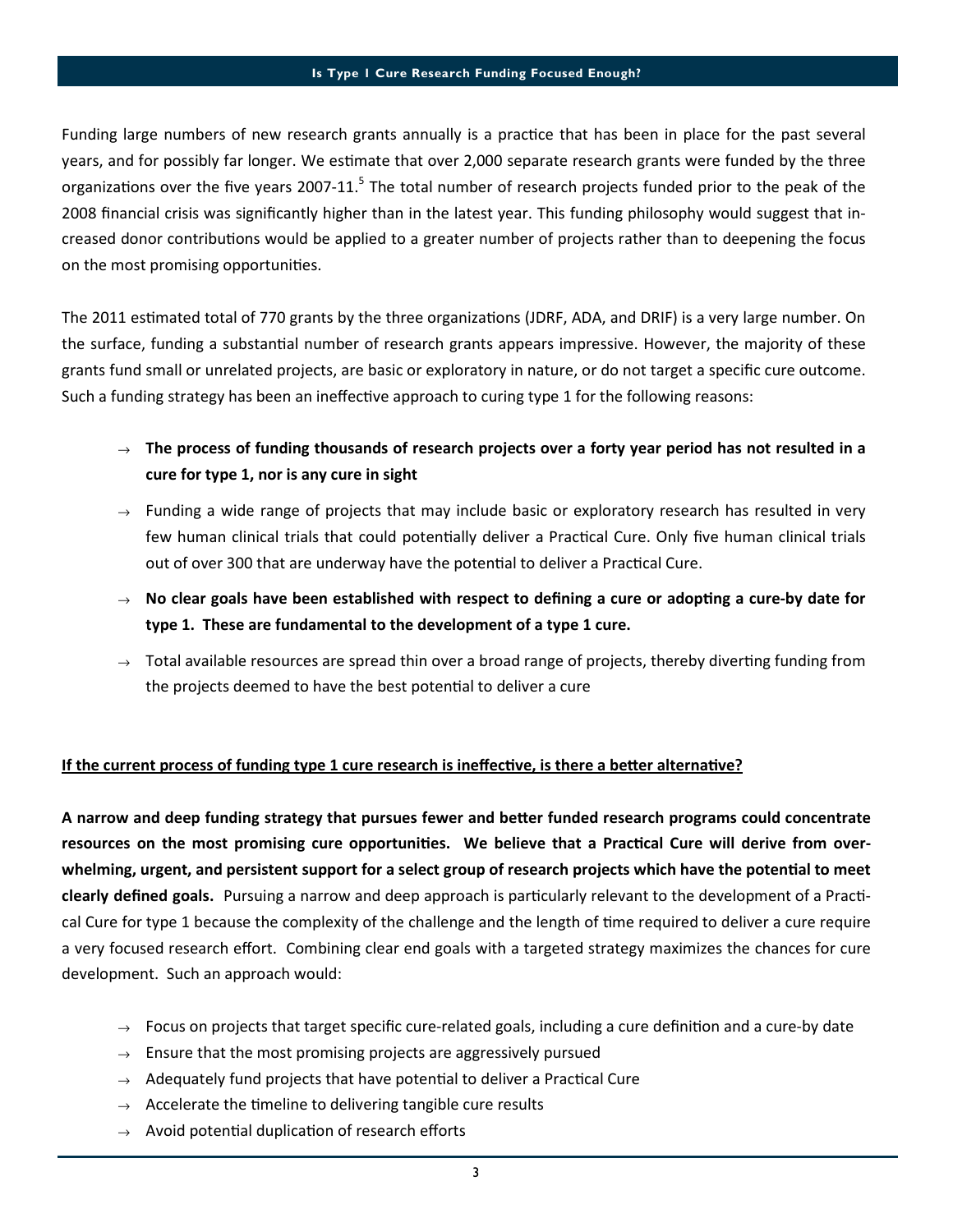#### Is Type 1 Cure Research Funding Focused Enough?

#### Notable examples of very focused strategies that met ambitious goals and objectives include the following:

- $\rightarrow$  In 1997 Apple was an unfocused company that produced many products and generated poor operating results. During that year, under the leadership of Steve Jobs, a program was initiated that resulted in a 70% reduction in the number of products and focused the company on just four key product areas. With a narrow focus, the company has since excelled in sales and profit growth and is now the world's most valuable company.<sup>6</sup>
- $\rightarrow$  In 1961 President Kennedy set the goal of landing a man on the moon before the end of the decade. Given this clearly defined goal and the relatively short time table, NASA succeeded at landing men on the moon in 1969, and repeated its success with five subsequent manned moon landings. For the forty years since then, NASA has not had such clarity of mission. During this me frame hundreds of billions of dollars have been spent on space programs, yet NASA has not accomplished anything close to the universally acknowledged momentousness of putting a man on the moon in 1969.<sup>7</sup>
- $\rightarrow$  Throughout the 1950s-60s many companies researched a wide range of potential cholesterol lowering agents (statins). In 1971, after reviewing the field of research, Dr. Akira Endo focused his time and effort on fungi as a high potential source for cholesterol-lowering agents. After obtaining mixed results from one substance, Endo maintained his focus on fungi and discovered another agent that produced superior results. Continued success in statin development then attracted the interest of Merck, which eventually obtained U.S. FDA approval for the first commercial statin in 1987. This was the beginning of what became an annual multi-billion global market that includes drugs such as Lipitor.<sup>8</sup>

#### Summary/Conclusion

The major type 1 charities' approach to funding type 1 cure research has been ineffective in delivering a type 1 cure. The organizations fund a large number of research projects every year, however, many of these grants are unrelated and relatively small in size. They often support basic, exploratory, or idealized research that does not target specific cure goals. In fact, none of the charities have even adopted a definition of a cure. As a result, after forty years of research, no Practical Cure for type 1 is on the horizon.

The JDCA believes that a far more effective cure development effort would:

- $\rightarrow$  Define a cure, such as the Practical Cure definition set forth by the JDCA<sup>9</sup>
- $\rightarrow$  Set a cure-by date, which imparts a greater sense of urgency to cure development
- $\rightarrow$  Narrow the focus of cure research to projects that have the potential to deliver the defined cure by the target date
- $\rightarrow$  Aggressively pursue and adequately fund research that has the potential to achieve specific cure outcomes within a time frame that is relevant to individuals that are living with type 1